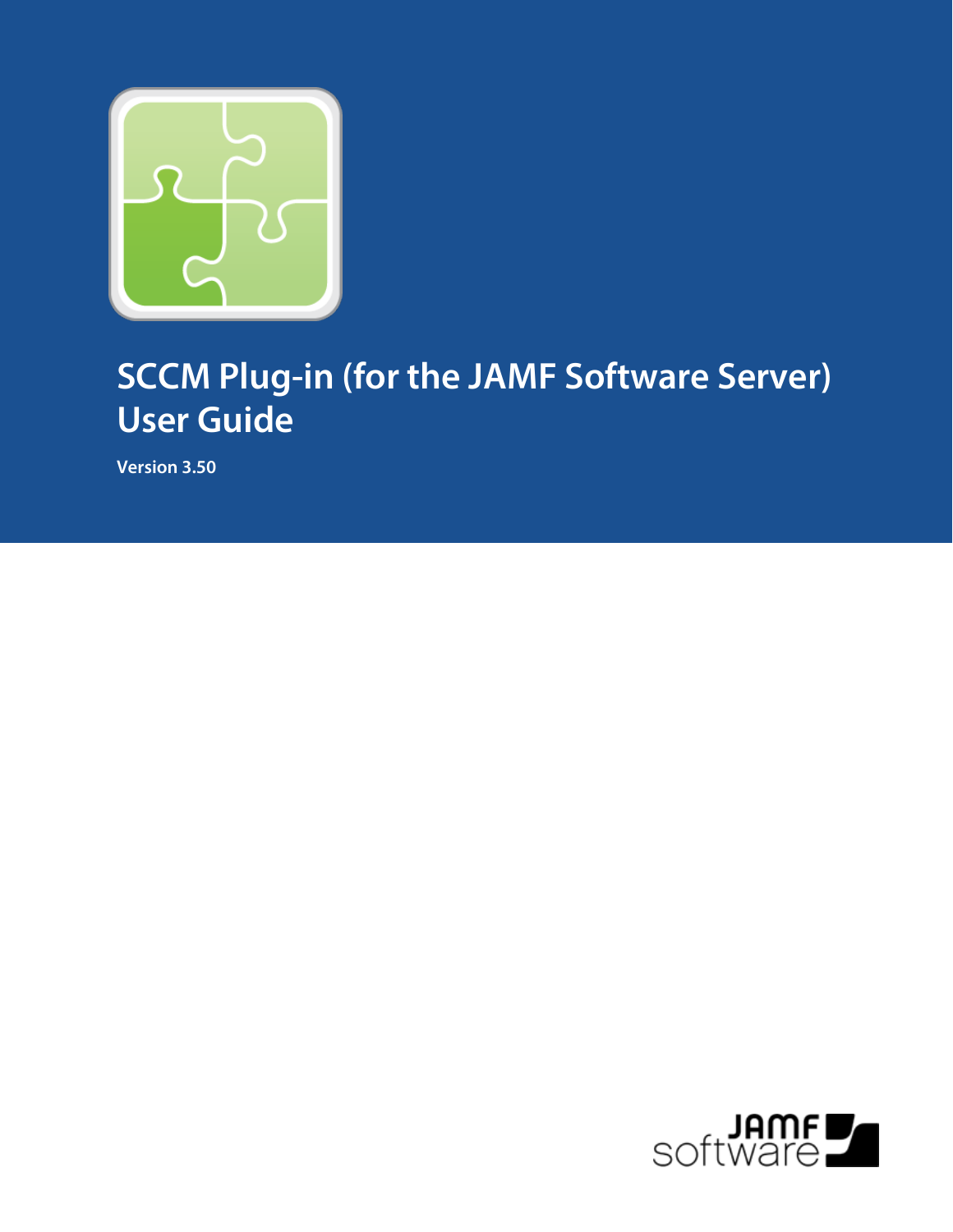JAMF Software, LLC © 2016 JAMF Software, LLC. All rights reserved.

JAMF Software has made all efforts to ensure that this guide is accurate.

JAMF Software 100 Washington Ave S Suite 1100 Minneapolis, MN 55401-2155 (612) 605-6625

Under the copyright laws, this publication may not be copied, in whole or in part, without the written consent of JAMF Software, LLC.

The CASPER SUITE, JAMF SOFTWARE®, and the JAMF SOFTWARE Logo® are registered or common law trademarks of JAMF SOFTWARE, LLC in the U.S. and other countries.

Microsoft and Windows are either registered trademarks or trademarks of Microsoft Corporation in the United States and/or other countries.

All other product and service names mentioned herein are either registered trademarks or trademarks of their respective companies.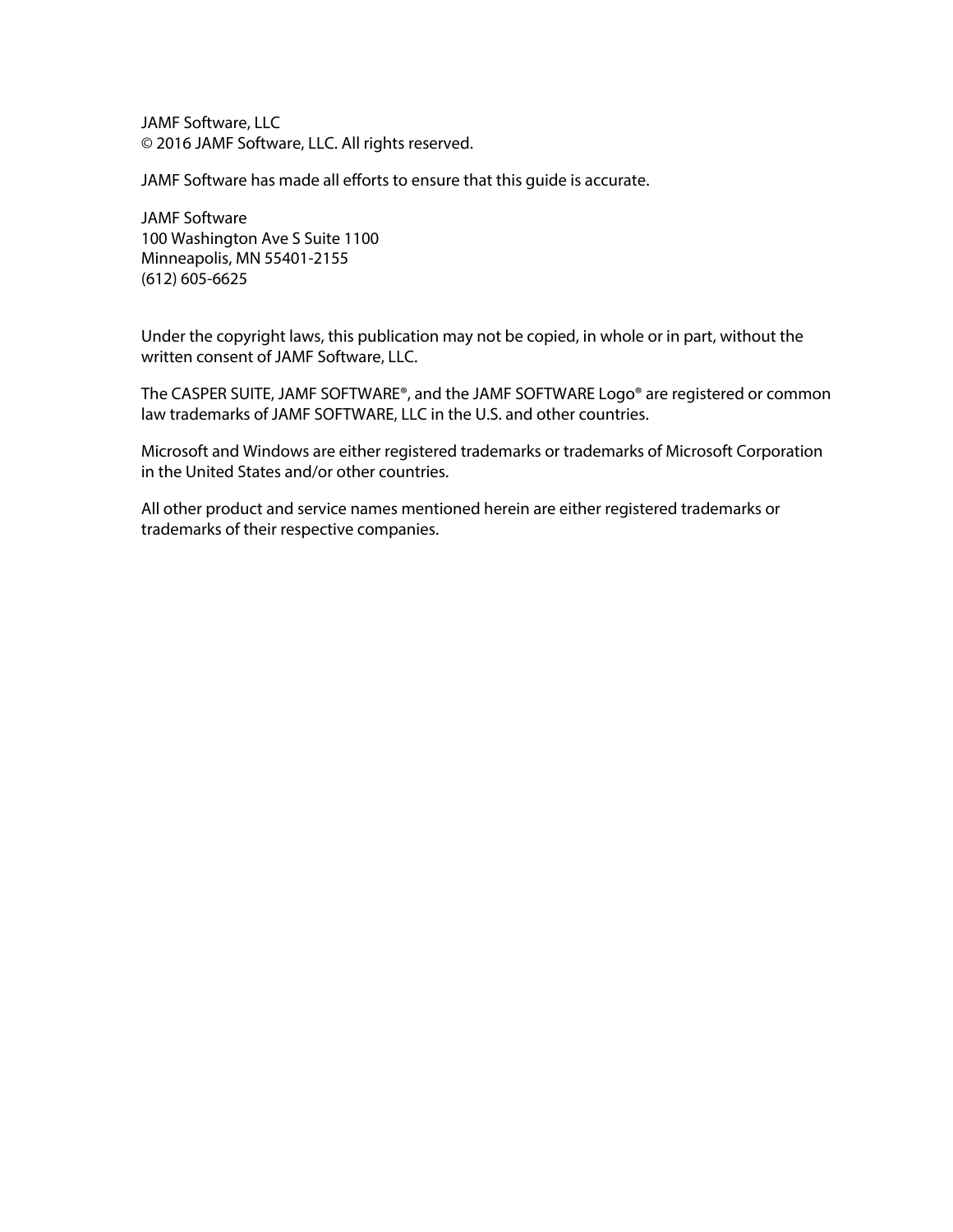### **Contents**

**[Overview](#page-3-0)**

**[Requirements](#page-3-1)**

**[Installing the JSS SCCM Proxy Service](#page-4-0)**

**[Upgrading the SCCM Plug-in](#page-5-0)**

 **[Troubleshooting the JSS SCCM Proxy Service](#page-6-0)** [Changing the JSS SCCM Proxy Service Logging Level](#page-6-1) [JSS SCCM Proxy Service Helper](#page-7-0)

**[Release History](#page-8-0)**

**[Known Issues](#page-9-0)**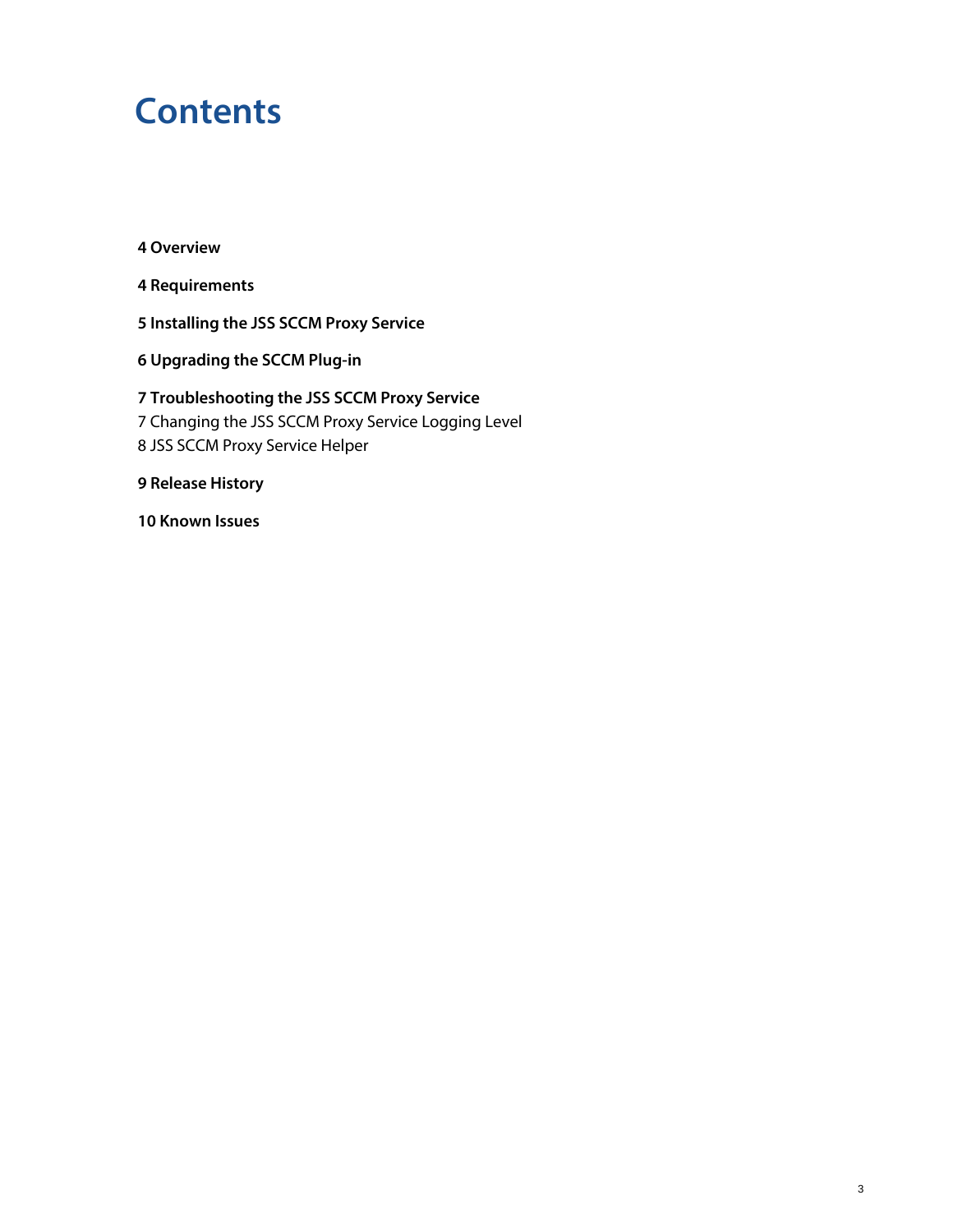#### <span id="page-3-0"></span>**Overview**

The SCCM plug-in pulls inventory information from the JAMF Software Server (JSS) to the JSS SCCM Proxy Service, and then to Microsoft's System Center Configuration Manager (SCCM). It uses the JSS API to ensure that SCCM always has the most up-to-date hardware and software information for the computers and mobile devices in your JSS.

### <span id="page-3-1"></span>**Requirements**

To install the JSS SCCM Proxy Service, you need:

- A Windows computer with Microsoft .NET Framework 4
- The ISV Proxy and CA certificates configured For instructions, see the [Configuring the Certificates for the SCCM Plug-in v3.40 or Later](https://jamfnation.jamfsoftware.com/article.html?id=371) Knowledge Base article.

Note : When the JSS SCCM Proxy Service runs, an XML file is saved to the server for each device in the JSS. The report is typically under 200 KB and saved to a folder with the same name as your JSS. Be sure to account for the disk space needed per device on the server where the JSS SCCM Proxy Service is installed.

To install and configure the SCCM plug-in, you need:

- Microsoft's System Center Configuration Manager (SCCM) 2012 or 2016
- The JSS v9.4 or later
- Access to the JSS host server
- A JSS user account with privileges to read:
	- **Computers**
	- Smart computer groups
	- Static computer groups
	- **Mobile devices**
	- Smart mobile device groups
	- Static mobile device groups

For instructions on granting privileges to JSS user accounts, see the *Casper Suite Administrator's Guide*.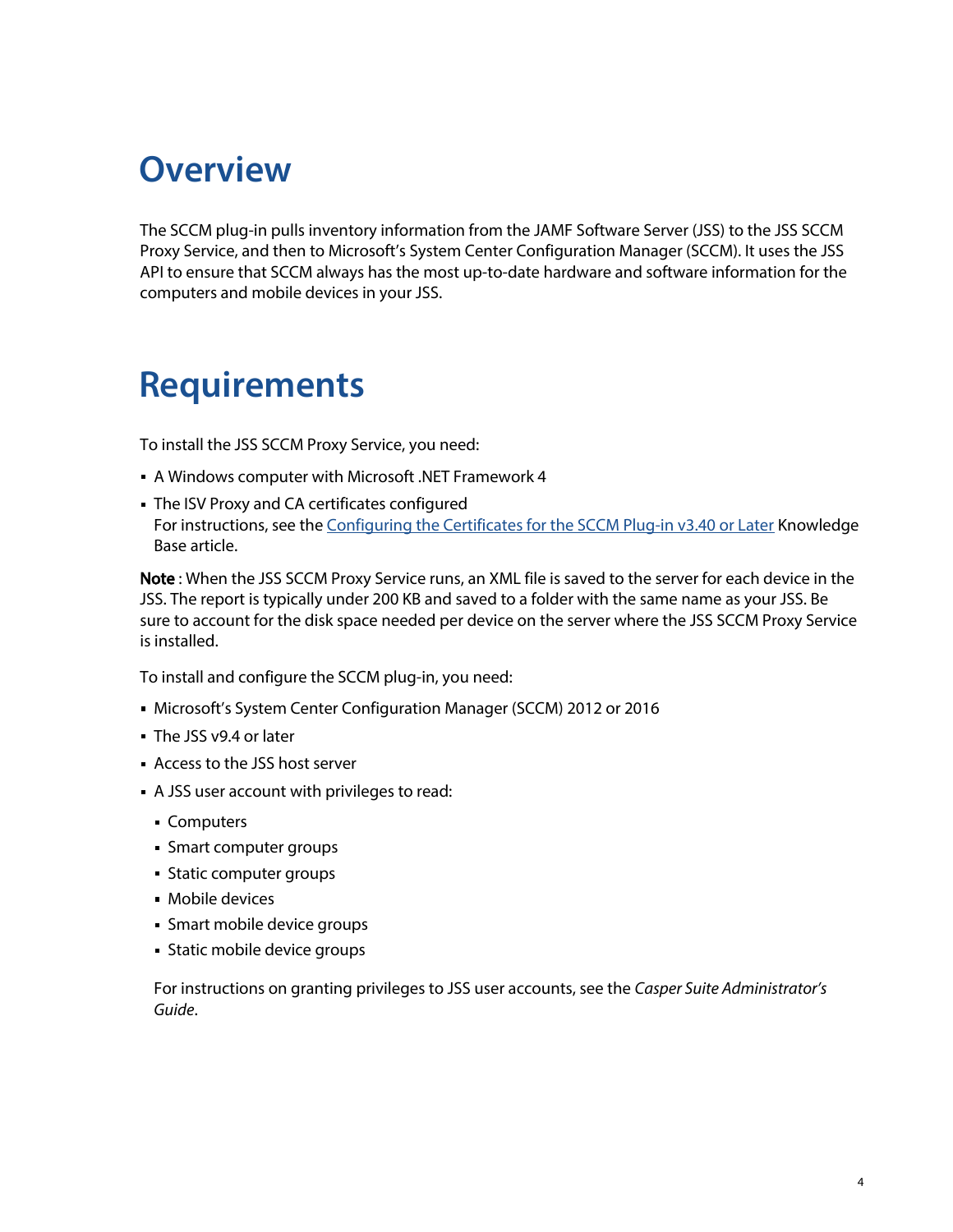# <span id="page-4-0"></span>**Installing the JSS SCCM Proxy Service**

- 1. On a Windows computer that has Microsoft .NET Framework 4 and belongs to the same domain as the CA, extract the SCCM plug-in ZIP file.
- 2. Double-click the JSS SCCM Proxy Installer .msi file in the SCCM plug-in directory, and verify that you are running the JSS v9.4 or later. Then, click **Next** to proceed.



3. Configure the SCCM settings on the pane and click Next.

|                                      | <b>JSS SCCM Proxy Service Setup</b><br>$\vert x \vert$ |                            |  |  |  |
|--------------------------------------|--------------------------------------------------------|----------------------------|--|--|--|
| Settings for Communicating with SCCM |                                                        |                            |  |  |  |
|                                      | SCCM Settings                                          |                            |  |  |  |
|                                      | SCCM Management Point FQDN:                            |                            |  |  |  |
|                                      | Management Point Uses HTTPS: V                         |                            |  |  |  |
|                                      | Site Code:                                             |                            |  |  |  |
|                                      | ISV Proxy Certificate GUID:                            |                            |  |  |  |
|                                      | ISV Proxy Certificate Friendly Name:                   | JSS SCCM Proxy Certificate |  |  |  |
|                                      |                                                        |                            |  |  |  |
|                                      |                                                        |                            |  |  |  |
|                                      |                                                        | Next<br>$<$ Back<br>Cancel |  |  |  |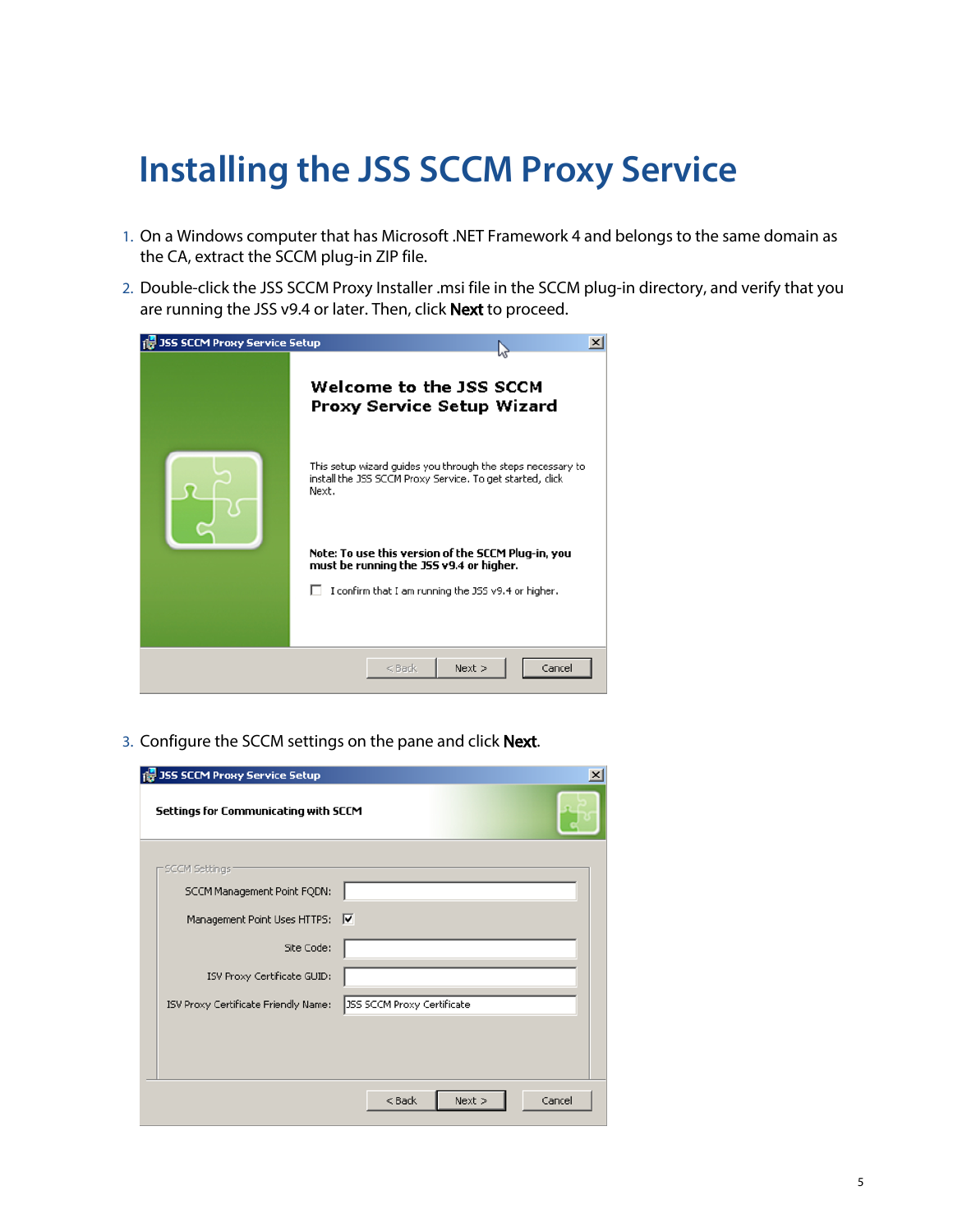4. Configure the settings for communicating to the JSS server, and specify the information to send to SCCM.

| <b>JSS SCCM Proxy Service Setup</b><br>×       |                           |                     |        |  |  |  |
|------------------------------------------------|---------------------------|---------------------|--------|--|--|--|
| Settings for Communicating with the JSS Server |                           |                     |        |  |  |  |
| - JSS Server Settings                          |                           |                     |        |  |  |  |
| JSS URL:                                       |                           |                     |        |  |  |  |
| JSS Username:                                  |                           |                     |        |  |  |  |
| JSS Password:                                  |                           |                     |        |  |  |  |
| Confirm JSS Password:                          |                           |                     |        |  |  |  |
|                                                | Send Computer: V Hardware | $\nabla$ Software   |        |  |  |  |
| Send Mobile Device: V Hardware                 |                           | ■ <b>V</b> Software |        |  |  |  |
|                                                |                           |                     |        |  |  |  |
|                                                |                           |                     |        |  |  |  |
|                                                | $<$ Back                  | Next                | Cancel |  |  |  |

- 5. Choose where you want to install the JSS SCCM proxy service and click **Next**.
- 6. Click Install.
- 7. When the installation is complete, click Finish.

### <span id="page-5-0"></span>**Upgrading the SCCM Plug-in**

The instructions in this section explain how to upgrade the SCCM plug-in v3.30 or later to the most current version.

- 1. On the server where the JSS SCCM Proxy Service is installed, navigate to C:\Program Files (x86)\JAMF Software\JSS SCCM Proxy Service\ and locate the settings.xml file.
- 2. Save a copy of the settings.xml file to your desktop.
- 3. Uninstall the JSS SCCM Proxy Service using the Control Panel.
- 4. Using the latest SCCM plug-in ZIP file, follow the instructions in the "Installing the JSS SCCM Proxy Service" section to re-install the JSS SCCM Proxy Service. You can use the copy of the settings. xml file to see which settings were applied in the previous version of the JSS SCCM Proxy Service. All relevant settings are near the beginning of the file.
- 5. Log in to the JSS server.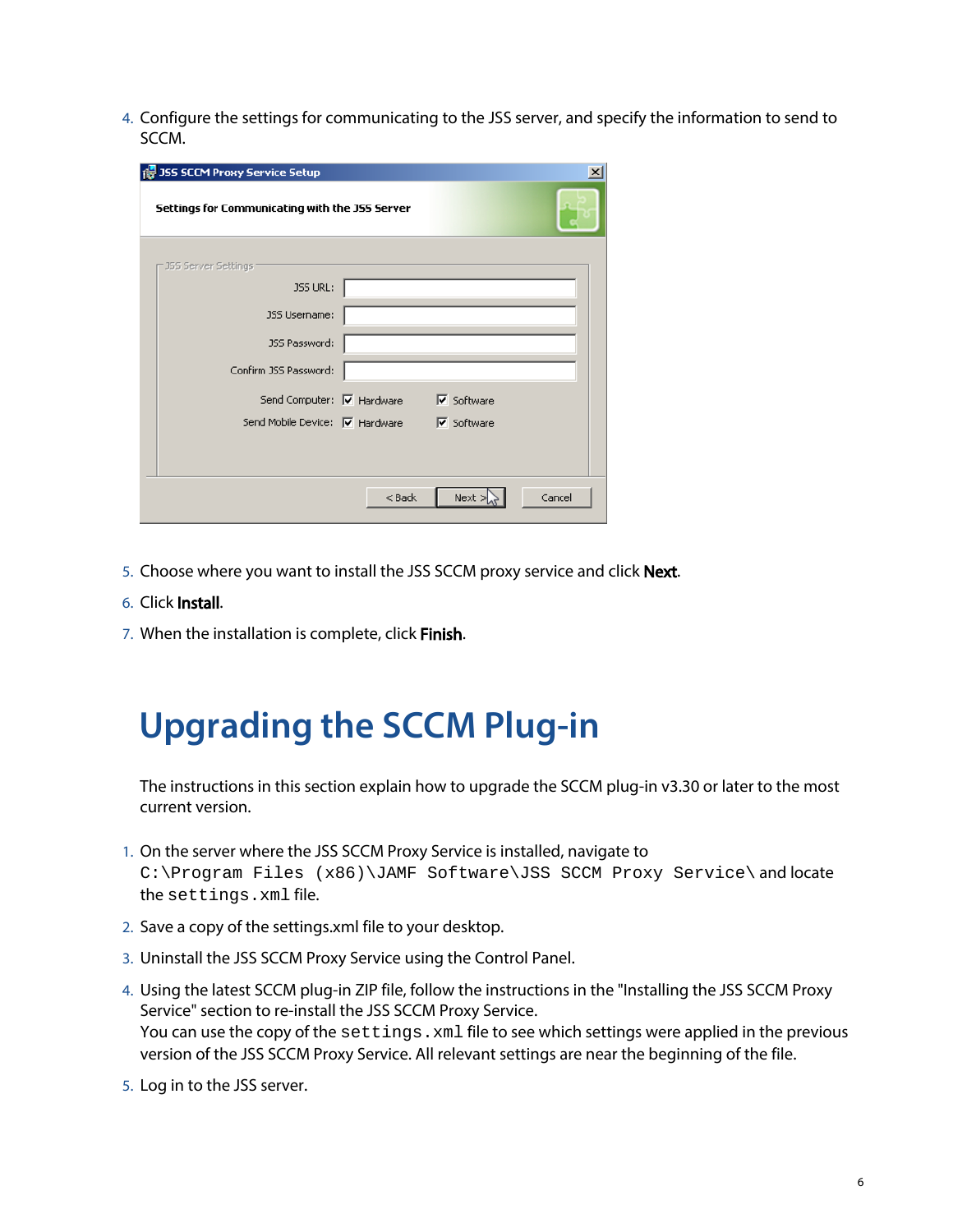6. Remove the Client and CA certificates from the JSS server. Those certificates were required to install previous version of the plug-in, but they are no longer needed.

Any remaining files related to the plug-in are removed automatically when the JSS is upgraded.

# <span id="page-6-0"></span>**Troubleshooting the JSS SCCM Proxy Service**

This section explains how the log and the helper application can be used to troubleshoot the JSS SCCM Proxy Service.

#### <span id="page-6-1"></span>**Changing the JSS SCCM Proxy Service Logging Level**

The log for the JSS SCCM Proxy Service is located on the computer with the JSS SCCM Proxy Service.

You can customize the amount of information that is included in the log by choosing one of the following logging levels:

- Debug
- Info
- Warn
- **Error**
- Fatal

By default, the log is configured to use the "Warn" level.

For more information on the logging levels, see the following Apache Logging Services documentation: <http://logging.apache.org/log4j/1.2/apidocs/org/apache/log4j/Level.html>

- 1. On the computer with the JSS SCCM Proxy Service, navigate to C:\Program Files (x86)\JAMF Software\JSS SCCM Proxy Service\ and open the settings.xml file with a text editor.
- 2. Locate the element that begins with level value and replace the text in quotes with either "DEBUG", "INFO", "WARN", "ERROR", or "FATAL".
- 3. Save and close the file.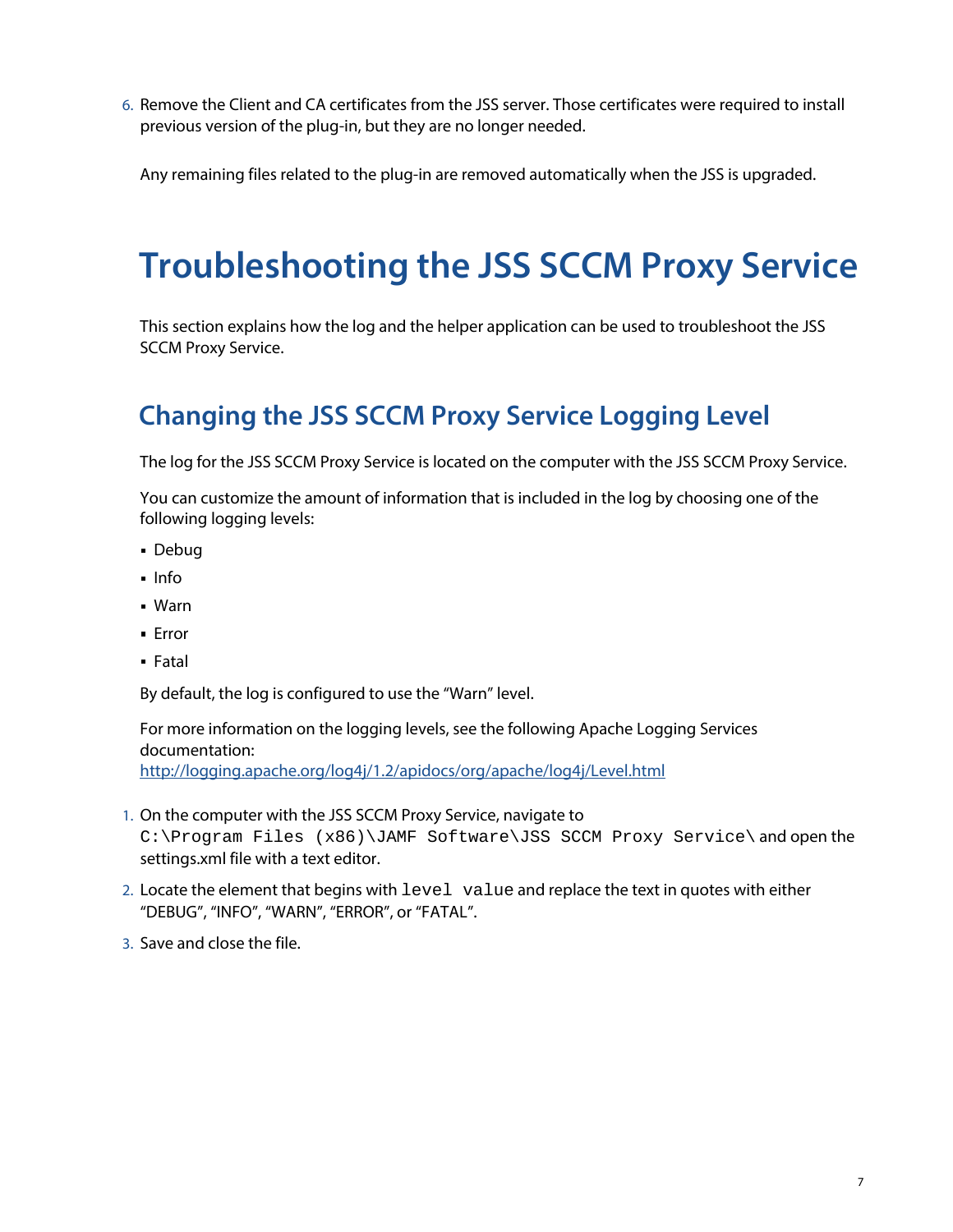#### <span id="page-7-0"></span>**JSS SCCM Proxy Service Helper**

The JSS SCCM Proxy Service Helper allows you to perform advanced troubleshooting tasks such as testing the connection to the JSS and sending information on one or more computers or mobile devices to SCCM without waiting for a change in inventory.

|                                                                                                        | <b>JSS SCCM Proxy Service Helper</b>                                                                                                        |                                |                  | $  D $ $\times$ |
|--------------------------------------------------------------------------------------------------------|---------------------------------------------------------------------------------------------------------------------------------------------|--------------------------------|------------------|-----------------|
| JSS Information<br>Enter the JSS ID or Name of the device or group to take action on                   |                                                                                                                                             |                                |                  |                 |
| URL:                                                                                                   | https://jss.mycompany.com/8443/                                                                                                             | All Computers & Mobile Devices |                  |                 |
| <b>JSS Username:</b>                                                                                   | SCCMPlugin                                                                                                                                  | G<br>Computer                  |                  |                 |
| <b>JSS Password:</b>                                                                                   | *******************************<br>Change pwd in Settings.xml                                                                               | Computer Group                 |                  |                 |
|                                                                                                        |                                                                                                                                             | Mobile Device                  |                  |                 |
| <b>SCCM Information</b>                                                                                |                                                                                                                                             | Mobile Device Group            |                  |                 |
| MP FQDN:                                                                                               | http://sccm.mycompany.com                                                                                                                   | <b>Updated Devices</b><br>C.   |                  |                 |
| Site Code/Guid:                                                                                        | a57bda4a-1d7b-4ac7-acde-387540e2c161<br><b>ITST</b>                                                                                         | GET XML from JSS               | Send to SCCM     |                 |
|                                                                                                        | GET or select the XML for a single computer or mobile device                                                                                |                                |                  |                 |
| Path:                                                                                                  |                                                                                                                                             |                                | Select           | Clear           |
|                                                                                                        |                                                                                                                                             |                                | Send XML to SCCM |                 |
|                                                                                                        | Select the XSL files to use for transforming the computer or mobile device XML into the SCCM Inventory Reports (Used for testing transform) |                                |                  |                 |
| Computer HINV:                                                                                         | C:\Projects\sccm2012\ProxyService\src\SCCMProxyService\target\xsl\sccm_computer_hardware.xsl                                                |                                | Select           | Clear           |
| Computer SINV:                                                                                         | C:\Projects\sccm2012\ProxyService\src\SCCMProxyService\target\xsl\sccm_computer_software.xsl                                                |                                | Select           | Clear           |
| Mobile HINV:                                                                                           | C:\Projects\sccm2012\ProxxService\src\SCCMProxxService\target\xsl\sccm_mobile_device_hardware.xsl                                           |                                | Select           | Clear           |
| Mobile SINV:                                                                                           | C:\Projects\sccm2012\ProxyService\src\SCCMProxyService\target\xsl\sccm_mobile_device_software.xsl                                           |                                | Select           | Clear           |
| Transform the XML for the selected device into the SCCM Inventory Reports (Used for testing transform) |                                                                                                                                             |                                |                  |                 |
| Full HINV:                                                                                             |                                                                                                                                             |                                | <b>Open</b>      | Clear           |
| Delta HINV:                                                                                            |                                                                                                                                             |                                | <b>Open</b>      | Clear           |
| SINV:                                                                                                  |                                                                                                                                             |                                | Open             | Clear           |
| Remove indents and line breaks                                                                         |                                                                                                                                             |                                | Transform        |                 |
|                                                                                                        |                                                                                                                                             |                                |                  |                 |

The following screen shot shows the helper application and its functionality.

The helper must be "Run as administrator." It is stored in the same directory as the proxy service and is located in:

C:\Program Files (x86)\JAMF Software\JSS SCCM Proxy Service\JAMF.JSS. ProxyService.Plugins.SCCM2012.Helper.exe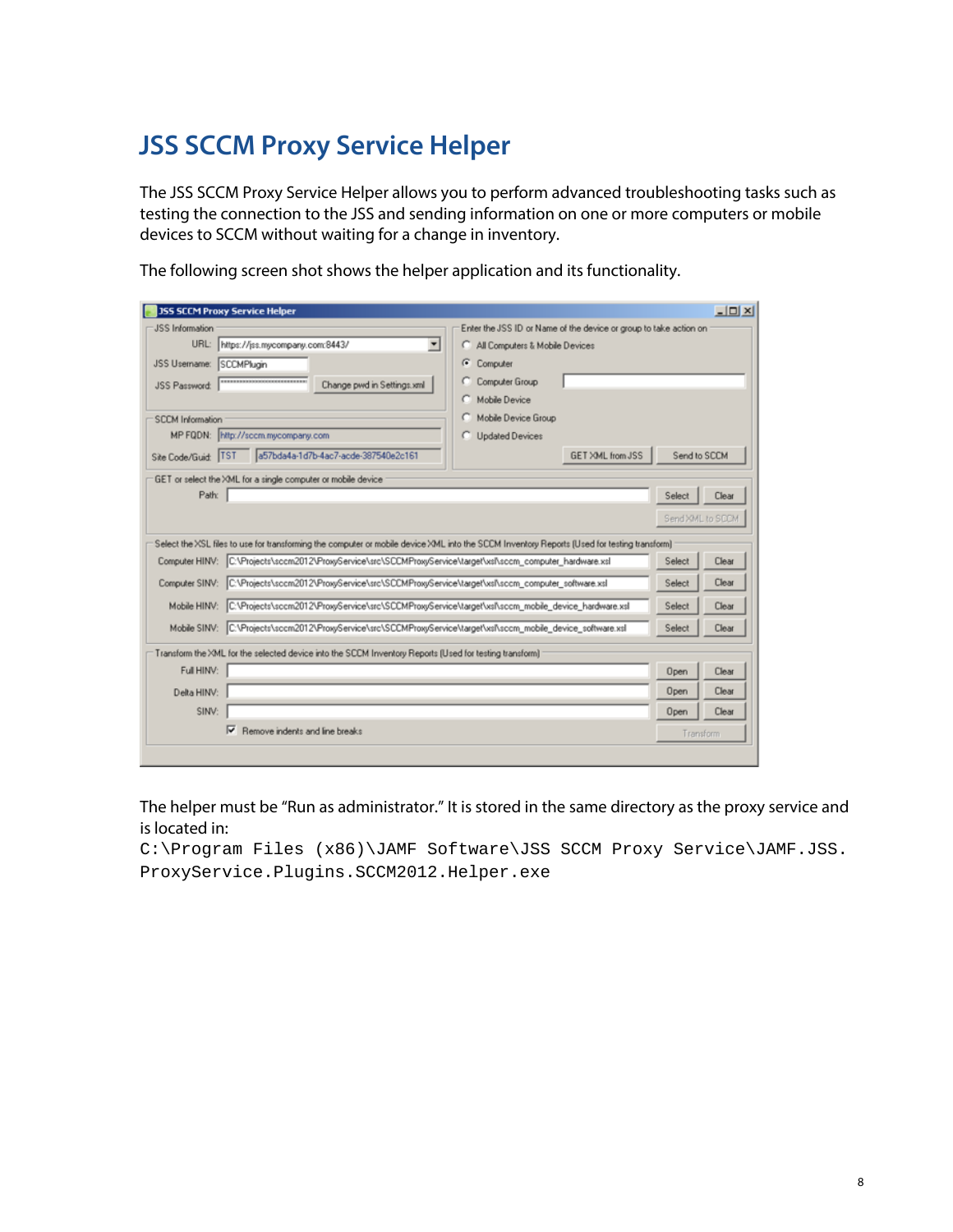# <span id="page-8-0"></span>**Release History**

| <b>Version</b> | <b>Changes</b>                                                                                                                                                                                                                                                                                                                                                                                                                                                                                                                                                                                                                                                                   |
|----------------|----------------------------------------------------------------------------------------------------------------------------------------------------------------------------------------------------------------------------------------------------------------------------------------------------------------------------------------------------------------------------------------------------------------------------------------------------------------------------------------------------------------------------------------------------------------------------------------------------------------------------------------------------------------------------------|
| v3.50          | Fixed an issue where the SCCM plug-in caused exponential growth of the SCCM<br>database. The issue was fixed by adding a Delta report capability which sends reports<br>that contain what has changed for each device registered with SCCM after the initial full-<br>inventory report.                                                                                                                                                                                                                                                                                                                                                                                          |
| v3.43          | Fixed an issue where the SCCM Plug-in added multiple entries for the same client into<br>the SCCM database.                                                                                                                                                                                                                                                                                                                                                                                                                                                                                                                                                                      |
| v3.42          | . Fixed an issue where the JSS Proxy Service could not be upgraded or re-installed using<br>a different account than what was used during the initial installation.<br>• Fixed an issue that caused the JSS host server's response type to default to JSON<br>instead of XML.                                                                                                                                                                                                                                                                                                                                                                                                    |
| v3.41          | • Fixed an issue that caused the FQDN for a computer to list the NetBIOS name at the<br>end instead of at the beginning.<br>Fixed an issue that prevented files sent from the JSS to the SCCM Plug-in from being<br>saved if the SCCM Plug-in is in debug mode.                                                                                                                                                                                                                                                                                                                                                                                                                  |
| v3.40          | Requires the JSS v9.4 or later.<br>Added support for exporting Android devices to SCCM.<br>• Uses a polling model that no longer requires the JSS Plug-in.<br>• Compatible with hosted instances of the JSS.<br>- Reduced the number of required certificates from five to one or two depending on the<br>configuration of the management point in SCCM.                                                                                                                                                                                                                                                                                                                         |
| v3.30          | . The SCCM Plug-in now sends light-weight messages from the JSS to the SCCM.<br>- REST lookups and XSL transformations are now performed on the proxy service.<br>• Fixed an issue that prevented partition information from being correctly reported in<br>SCCM.<br>- Added the ability to send the Active Directory status and FileVault 2 status in the JSS<br>v9.0 and later.<br>Added support for the JSS v9.2.<br>- The plug-in now listens for API events in JSS v9.23 and later.<br>• Fixed an issue that caused a false error message to appear when saving plug-in<br>settings.<br>Added a helper application that troubleshoots and aids proxy service functionality. |
| v3.21          | Added support for the JSS v9.1.<br>Fixed an issue that caused the SMS_MP_CONTROL_MANAGER component status to<br>be displayed as "Warning".                                                                                                                                                                                                                                                                                                                                                                                                                                                                                                                                       |
| v3.2           | Added support for the JSS v9.0.<br>Fixed an issue that prevented the SCCM plug-in from sending information for<br>computers in the JSS that do not have a UDID.                                                                                                                                                                                                                                                                                                                                                                                                                                                                                                                  |
| v3.11          | • Fixed an issue that prevented computer and mobile device names from being<br>updated in SCCM when updated in the JSS. The issue was fixed by ensuring that the<br>SCCM plug-in uses the serial number as the value for the hardware ID.                                                                                                                                                                                                                                                                                                                                                                                                                                        |